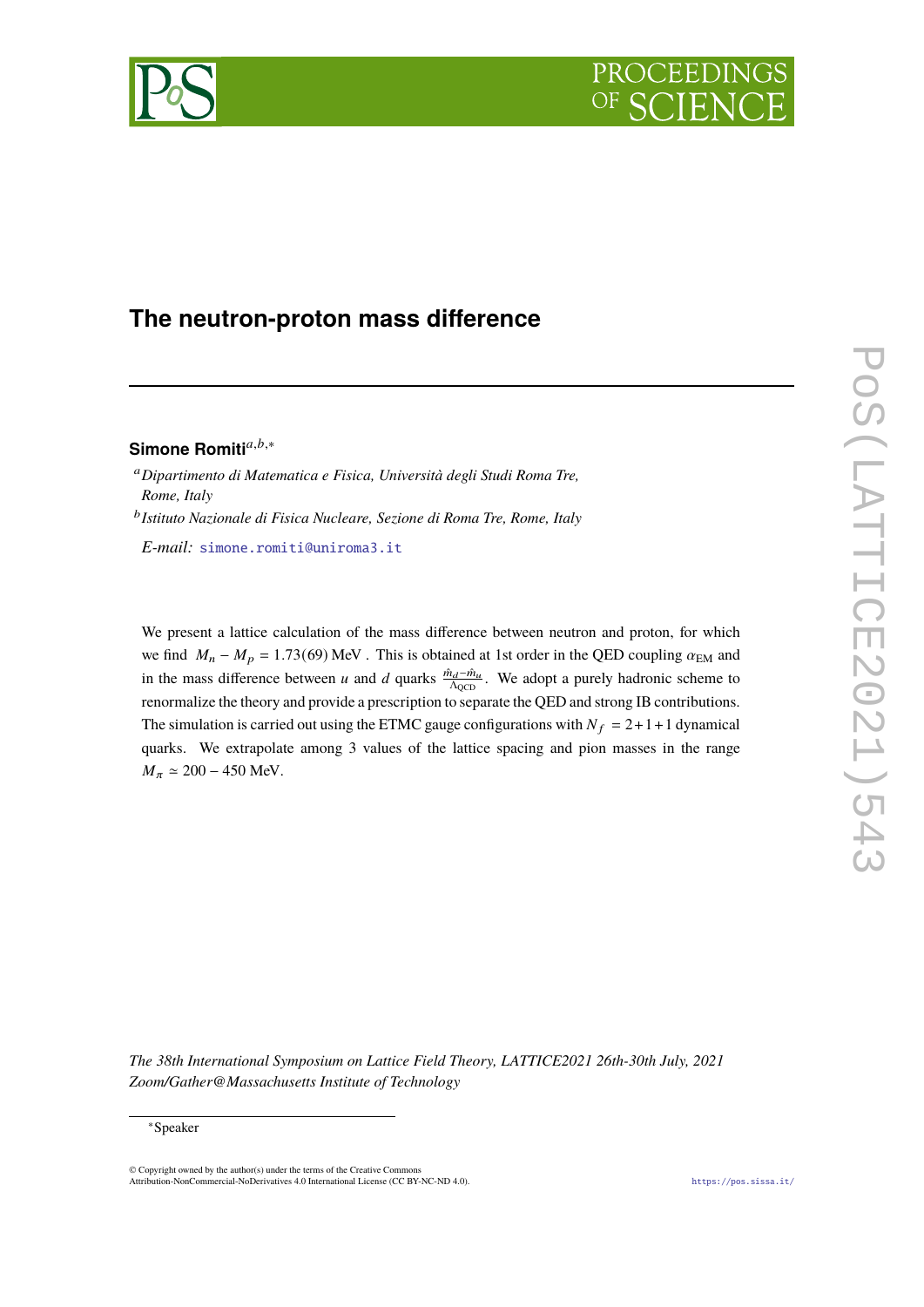# **1. Introduction**

Today many lattice QCD calculations have reached the  $O(1\%)$  precision level [\[1\]](#page-9-0), requiring to include the Isospin Breaking (IB) Effects. The leading terms of the latter come from the  $\sim O(1\%)$ corrections of  $O(\hat{\alpha}_{EM})$  (QED) and  $O(\frac{\hat{m}_d - \hat{m}_u}{\lambda_{QCD}})$  $\frac{\hat{h}_d - \hat{m}_u}{\Lambda_{\text{OCD}}}$ ) (strong IB or QCD). These can be taken into account simulating  $u$  and  $d$  quarks with different masses and including QED in the action [\[2,](#page-9-1) [3\]](#page-9-2). However, a convenient approach consists in expanding the path integral with respect to the isospin symmetry breaking parameters. In this setup, any observable in the full theory (QCD+QED) is the sum of its isosymmetric part and the IBEs. This philosophy is the heart of the RM123 method [\[4–](#page-9-3)[6\]](#page-10-0) used in the present work. For a given observable, the slopes with respect to the IB couplings are found using the isosymmetric gauge configurations, and the IB correction at Leading Order (LO) is a linear combination of these slopes with the appropriate charge factors and counterterms. In this work the effect of IB on the hadronic spectum is investigated with focus on  $M_n - M_p$ , the mass difference between neutron and proton. We also define a scheme for the separation of strong IB and QED contributions. Though conventional, this separation provides physical intuition about the sizes of the two effects.

We use a mixed action approach in the tmQCD regularization over the  $N_f = 2 + 1 + 1$  ETMC gauge configurations [\[7\]](#page-10-1). In QCD+QED we adopt the electroquenched approximation and neglect QCD disconnected diagrams. A purely hadronic renormalization scheme is adopted, using the masses of  $\pi s$ , Ks and  $\Omega^-$  as normalization parameters to set the scale, tune the counterterms and reach the physical point.

The results found in this work are the following. We obtain  $M_n - M_p = 1.73(69)$  MeV,  $(M_n - M_p)^{\text{QED}} = -1.16(25) \text{ MeV}$  and  $(M_n - M_p)^{\text{QCD}} = 3.10(59) \text{ MeV}$ . We also get a prediction for the masses of nucleons,  $M_n = 0.961(20)$  GeV,  $M_p = 0.959(20)$  GeV and for the  $\pi N$ sigma term  $\sigma_{\pi N}$  = 43.2(1.4) MeV. The uncertainties are only statistical and obtained using the jackknife resampling technique.

The paper is organized as follows. In sec. [\(2\)](#page-1-0) we briefly recap the main features of the RM123 method and set our notation for the IBEs. In sec. [\(3\)](#page-4-0) we discuss the tuning of counterterms and give our prescription for the separation between strong IB and QED. In sec. [\(4\)](#page-6-0) and [\(5\)](#page-7-0) we respectively give the details of the simulations and of the analysis for the above observables. Finally in sec. [\(6\)](#page-8-0) we give our summary and outlooks.

# <span id="page-1-0"></span>**2. QCD+QED at LO**

In the continuum, the QCD+QED Lagrangian  $\mathcal L$  can be written as:

$$
\mathcal{L} = \mathcal{L}_0 - \Delta m_{ud} \,\bar{q}\tau_3 q + eA_\mu \bar{q}\gamma_\mu Qq \quad . \tag{1}
$$

The first term,  $\mathcal{L}_0$ , is symmetric under  $SU(2)_I$  (isoQCD theory) and chargeless under  $U(1)_{EM}$ , while the rest are isospin breaking terms. We write  $m_u = m_{ud} - \Delta m_{ud}$ ,  $m_d = m_{ud} + \Delta m_{ud}$ . and denote the up-down doublet with  $q = (u, d)^T$ .  $\tau_3$  is the third Pauli matrix and  $Q = \frac{\tau_3}{2} + \frac{1}{6}$  $\frac{1}{6}$ . At LO in IB we expand the path integral in  $e^2$  and  $\Delta m_{ud}$  (including  $O(e^2)$  counterterms for the divergences of QED diagrams [\[8\]](#page-10-2)). The fine structure constant  $\hat{\alpha}_{EM}$  renormalizes at higher orders with respect to our expansion, and we can safely use the value  $\alpha_{EM} = e^2/(4\pi) = 1/137.035999084$  from [\[9\]](#page-10-3).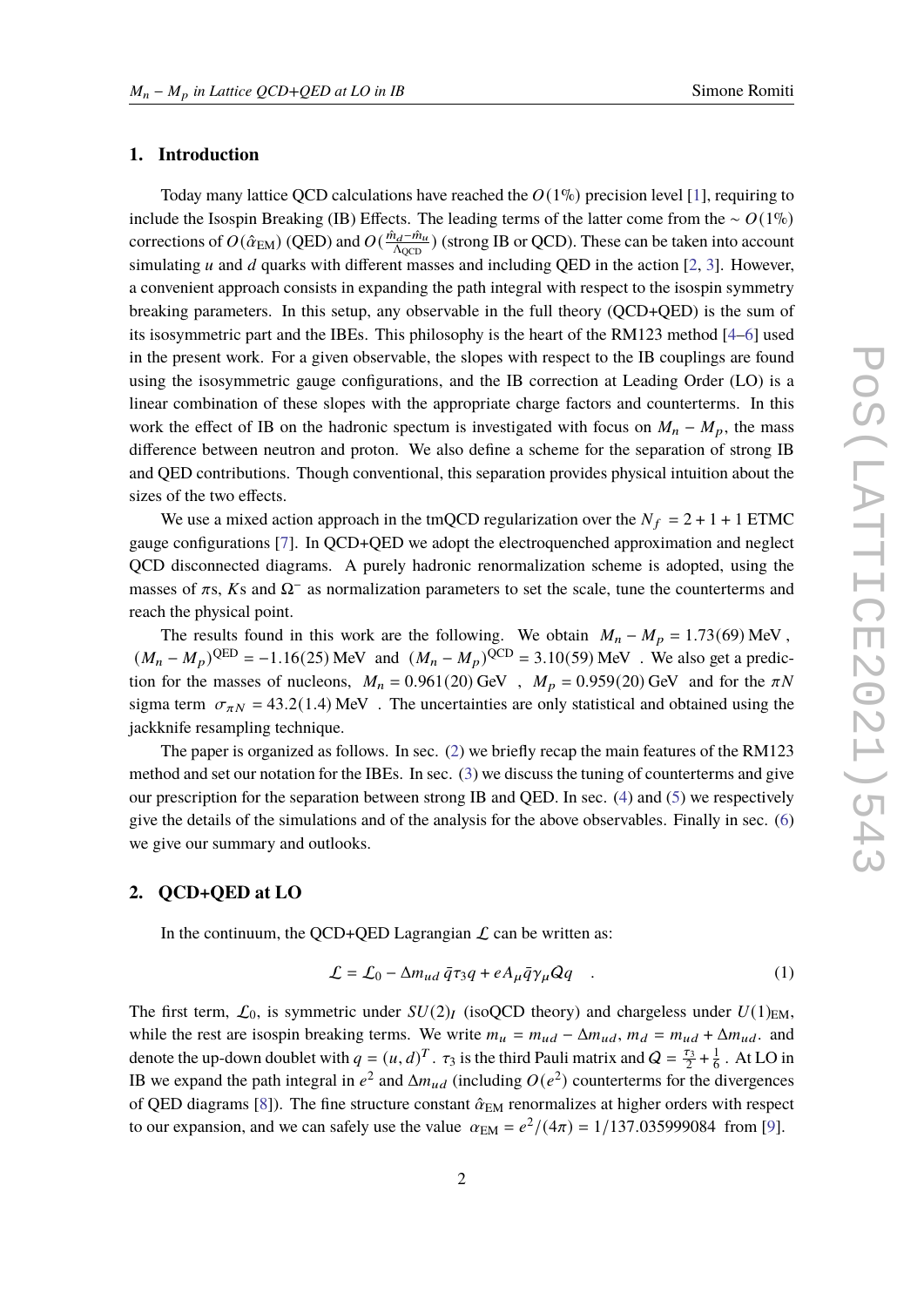On the lattice we use a mixed action approach as in [\[6\]](#page-10-0). This leads to the presence of counterterms for both the physical and critical masses, whose tuning is discussed in sec. [\(3\)](#page-4-0). The LIBE in a generic hadronic mass can then be written as:

$$
\Delta M_H = \left[ e^2 \bar{\Delta}^{EM} + \sum_f a \Delta m_f^{cr} \bar{\Delta}_f^C + \sum_f a \Delta m_f \bar{\Delta}_f^M \right] M_H \quad , \tag{2}
$$

where the  $\bar{\Delta}^{EM}$  and  $\bar{\Delta}^{x}_{f}$  ( $x = C, M$ ) (for a flavor  $f$ ) represent the slopes induced by the coupling in front of them. Note that at the order we are working, these can be evaluated in the isosymmetric theory. The slopes can be found individually from the corresponding corrections  $\bar{\Delta}^x$  in those euclidean correlators whose isoQCD ground state has mass  $M_H^{(0)}$ . In fact for large times  $C_H(t) \sim e^{-M_H t}$ , and it's easy to show that the mass slope's effective curve is given by:

<span id="page-2-0"></span>
$$
\bar{\Delta}^x M_H = -\partial_t \left[ \frac{\bar{\Delta}^x C_H(t)}{C_H^{(0)}(t)} \right] , \qquad (3)
$$

where  $\partial_t f(t) = f(t+1) - f(t)$  (in lattice units). At finite time extent this formula is valid in absence of backward signals, i.e. for baryonic correlators with definite parity [\[10,](#page-10-4) [11\]](#page-10-5). In mesonic correlators however each forward signal is paired with a backward one, and the above formula gets slightly modified [\[6\]](#page-10-0). In this work we extract the mass slopes from a fit to a constant of these effective curves in their plateau intervals. In  $(2.1)$  are shown the expressions of the mass corrections in terms of Feynman diagrams.

We conclude this section saying that QED is introduced in a non-compact way [\[2\]](#page-9-1), i.e. generating the photon field  $A_\mu$  instead on the gauge link variables  $E_\mu^{(f)} = \exp(i q_f A_\mu)$ , and regularizing the infrared divergence in the photon propagator using the  $QED<sub>L</sub>$  prescription [\[12\]](#page-10-6), i.e. removing the  $\vec{k} = 0$  mode. QED on a torus  $T \times L^3$  introduces Finite Volume Effects (FVEs) in the hadronic spectrum, with polynomial behavior in  $1/L$  [\[3,](#page-9-2) [13](#page-10-7)[–15\]](#page-10-8), and the QED mass correction of an hadron obeys the following asymptotic formula:

<span id="page-2-1"></span>
$$
\Delta M(T, L) \xrightarrow{T, L \to \infty} \Delta M(\infty) - Q^2 \alpha_{\rm EM} \left[ \frac{\kappa}{2ML} \left( 1 + \frac{2}{ML} \right) \right] + O\left( \frac{\alpha_{\rm EM}}{L^3} \right) \quad . \tag{4}
$$

 $\kappa \approx 2.837297$ , Q is the charge of the hadron in units of e and the M in the denominators can be set equal to  $M(\infty)$  at this order in  $\alpha_{EM}$ . The terms ~ 1/L and 1/L<sup>2</sup> are universal, namely depend only on the electric charge and mass of the hadron, with spin and structure-dependent terms starting only at higher orders. At fixed ensemble, we use this property to remove these universal FVEs from the mass corrections caused by the combination of diagrams coming from the interaction with the electromagnetic field (EM).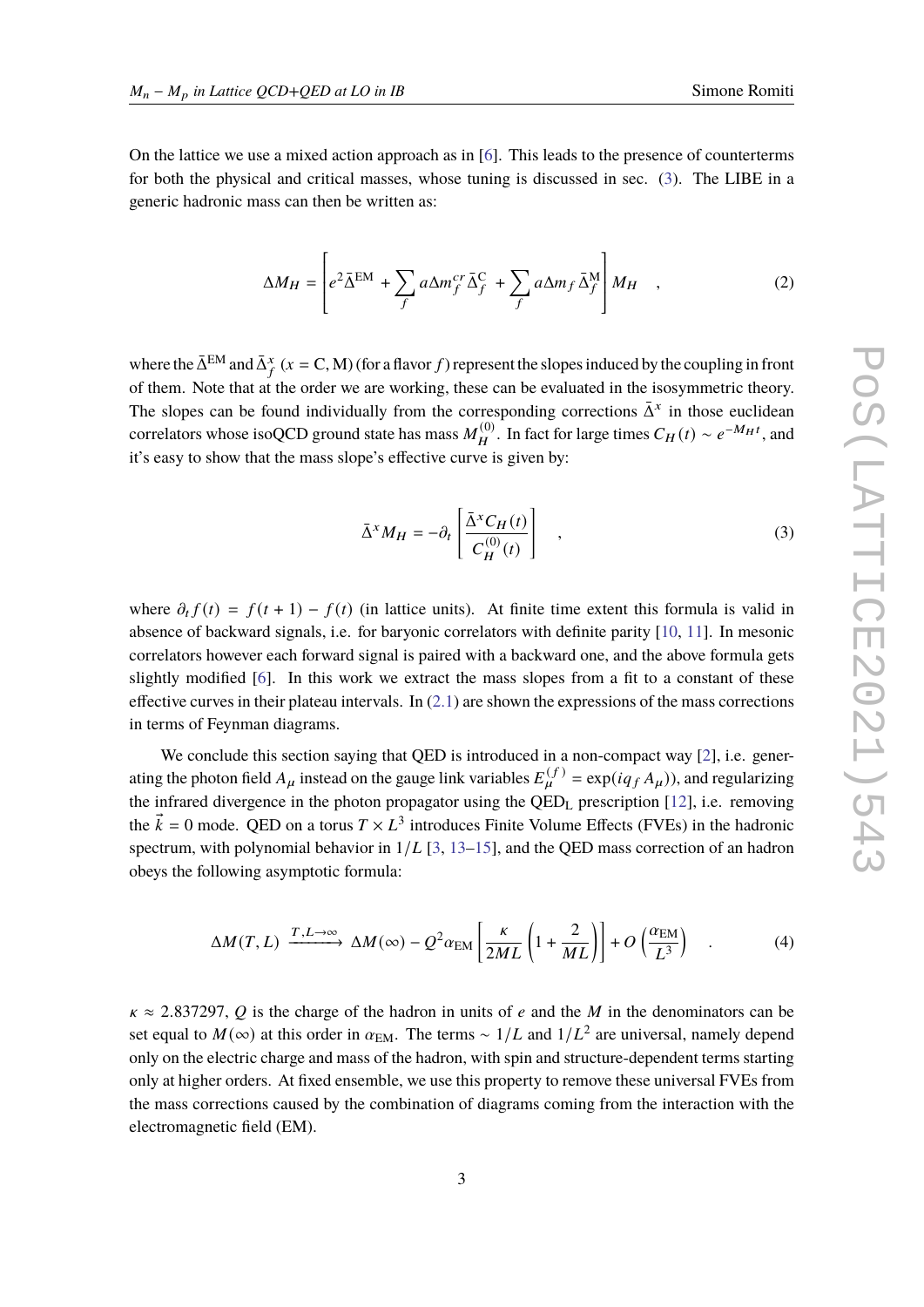# <span id="page-3-0"></span>**2.1 LIBEs in the hadronic spectrum**

The LIBEs in the hadronic spectrum can be drawn from Feynman diagrams. For mesons the explicit expressions are provided in [\[6\]](#page-10-0). For baryons the drawing convention is analogous to [\[4\]](#page-9-3):

<sup>Δ</sup>¯ <sup>M</sup><sup>𝐶</sup> (1) 𝑁 = − + , ... . , (5) <sup>Δ</sup>¯ <sup>C</sup><sup>𝐶</sup> (1) = − + , ... . , (6)

$$
\Delta C_N = - \frac{1}{\sqrt{2\pi}} \int_{0}^{1} + \frac{1}{\sqrt{2\pi}} \int_{0}^{\frac{1}{2} \cdot \frac{1}{2}} \frac{1}{\sqrt{2\pi}} \int_{0}^{\frac{1}{2} \cdot \frac{1}{2}} \frac{1}{\sqrt{2\pi}} \int_{0}^{\frac{1}{2} \cdot \frac{1}{2}} \frac{1}{\sqrt{2\pi}} \int_{0}^{\frac{1}{2} \cdot \frac{1}{2}} \frac{1}{\sqrt{2\pi}} \int_{0}^{\frac{1}{2} \cdot \frac{1}{2}} \frac{1}{\sqrt{2\pi}} \int_{0}^{\frac{1}{2} \cdot \frac{1}{2}} \frac{1}{\sqrt{2\pi}} \int_{0}^{\frac{1}{2} \cdot \frac{1}{2}} \frac{1}{\sqrt{2\pi}} \int_{0}^{\frac{1}{2} \cdot \frac{1}{2}} \frac{1}{\sqrt{2\pi}} \int_{0}^{\frac{1}{2} \cdot \frac{1}{2}} \frac{1}{\sqrt{2\pi}} \int_{0}^{\frac{1}{2} \cdot \frac{1}{2}} \frac{1}{\sqrt{2\pi}} \int_{0}^{\frac{1}{2} \cdot \frac{1}{2}} \frac{1}{\sqrt{2\pi}} \int_{0}^{\frac{1}{2} \cdot \frac{1}{2}} \frac{1}{\sqrt{2\pi}} \int_{0}^{\frac{1}{2} \cdot \frac{1}{2}} \frac{1}{\sqrt{2\pi}} \int_{0}^{\frac{1}{2} \cdot \frac{1}{2}} \frac{1}{\sqrt{2\pi}} \int_{0}^{\frac{1}{2} \cdot \frac{1}{2}} \frac{1}{\sqrt{2\pi}} \int_{0}^{\frac{1}{2} \cdot \frac{1}{2}} \frac{1}{\sqrt{2\pi}} \int_{0}^{\frac{1}{2} \cdot \frac{1}{2}} \frac{1}{\sqrt{2\pi}} \int_{0}^{\frac{1}{2} \cdot \frac{1}{2}} \frac{1}{\sqrt{2\pi}} \int_{0}^{\frac{1}{2} \cdot \frac{1}{2}} \frac{1}{\sqrt{2\pi}} \int_{0}^{\frac{1}{2} \cdot \frac{1}{2}} \frac{1}{\sqrt{2\pi}} \int_{0}^{\frac{1}{2} \cdot \frac{1}{2}} \frac{1}{\sqrt{2\pi}} \int_{0}^{\
$$

$$
\bar{\Delta}^{\text{exch}}C_N^{(1)} = -\sqrt{\frac{1}{\frac{1}{\sigma_{i_{\alpha_{i_{\alpha_{i}}}}}}\sigma_{i_{\alpha_{i_{\alpha_{i}}}}}} + \sqrt{\frac{1}{\sigma_{i_{\alpha_{i_{\alpha_{i}}}}}}\sigma_{i_{\alpha_{i_{\alpha_{i}}}}}}}}\,,\qquad \ldots \qquad , \qquad (8)
$$

$$
\bar{\Delta}^{\text{loop}}C_N^{(1f)} = -\underbrace{\left(\begin{array}{ccc} \sum_{s^{\text{new}}^{\text{new}}}\sum_{s^{\text{new}}}\left(\begin{array}{ccc} s^{\text{new}}\right)^{s^{\text{new}}}\left(\begin{array}{ccc} s^{\text{new}}\right)^{s^{\text{new}}}\left(\begin{array}{ccc} s^{\text{new}}\right)^{s^{\text{new}}}\left(\begin{array}{ccc} s^{\text{new}}\right)^{s^{\text{new}}}\left(\begin{array}{ccc} s^{\text{new}}\right)^{s^{\text{new}}}\left(\begin{array}{ccc} s^{\text{new}}\right)^{s^{\text{new}}}\left(\begin{array}{ccc} s^{\text{new}}\right)^{s^{\text{new}}}\left(\begin{array}{ccc} s^{\text{new}}\right)^{s^{\text{new}}}\left(\begin{array}{ccc} s^{\text{new}}\right)^{s^{\text{new}}}\left(\begin{array}{ccc} s^{\text{new}}\right)^{s^{\text{new}}}\left(\begin{array}{ccc} s^{\text{new}}\right)^{s^{\text{new}}}\left(\begin{array}{ccc} s^{\text{new}}\right)^{s^{\text{new}}}\left(\begin{array}{ccc} s^{\text{new}}\right)^{s^{\text{new}}}\left(\begin{array}{ccc} s^{\text{new}}\right)^{s^{\text{new}}}\left(\begin{array}{ccc} s^{\text{new}}\right)^{s^{\text{new}}}\left(\begin{array}{ccc} s^{\text{new}}\right)^{s^{\text{new}}}\left(\begin{array}{ccc} s^{\text{new}}\right)^{s^{\text{new}}}\left(\begin{array}{ccc} s^{\text{new}}\right)^{s^{\text{new}}}\left(\begin{array}{ccc} s^{\text{new}}\right)^{s^{\text{new}}}\left(\begin{array}{ccc} s^{\text{new}}\right)^{s^{\text{new}}}\left(\begin{array}{ccc} s^{\text{new}}\right)^{s^{\text{new}}}\left(\begin{array}{ccc} s^{\text{new}}\right)^{s^{\text{new}}}\left(\begin{array}{ccc} s^{\text{new}}\right)^{s^{\text{new}}}\left(\begin{array}{ccc} s^{\text{new}}\right)^{s^{\text{new}}}\left(\begin{array}{ccc} s^{\text{new}}\right)^{s^{\text{new}}}\left(\begin{array}{ccc} s^{\text{new}}\right)^{s^{\text{new}}
$$

The dots "..." are a shorthand to denote the other diagrams trivially obtained considering the insertions on the other legs. The index  $i = 1, 2, 3$  in  $\overline{\Delta}^X C_N^{(i)}$  corresponds to the quark propagator with the insertion of the current generating the slope (except for  $\bar{\Delta}^{exch}C_N^{(i)}$ , where *i* denotes the leg unaffected by the photon exchange). The  $\otimes$  and  $\otimes$  are the insertions of the scalar and pseudoscalar currents respectively. For the  $\Omega^-$  it's akin, differing for flavor content, spin 3/2 projection, and with a factor 2 in front of the diagrams with crossed quark legs. From the above equations we define the ratios  $\mathcal{R}_i^x = -\partial_t \left[ \bar{\Delta}^x C_{\mathcal{R}}^{(i)} \right]$  $\frac{d}{R}$  /  $C_{\mathcal{R}}^{(0)}$  $\mathcal{R}_{R}^{(0)}$ ] for  $x \in \{M, C, \text{self}, \text{exch}\}$  and  $\mathcal{R}_{if}^{\text{loop}}$  $\frac{\text{loop}}{if} = -\partial_t \left[ \bar{\Delta}^x C_{\mathcal{R}}^{(if)} \right]$  $\frac{f(i f)}{\mathcal{R}}/C_{\mathcal{R}}^{(0)}$  $\binom{(0)}{\mathcal{R}}$  , where  $\mathcal{R} = N$ ,  $\Omega$ . The LIBEs in the nucleon doublet then assume the following form (see eq. [\(3\)](#page-2-0)):

<span id="page-3-1"></span>
$$
\Delta M_n = -\Delta m_u N_1^M - \Delta m_d N_2^M - \Delta m_d N_3^M + \Delta m_u^{(cr)} N_1^C + \Delta m_d^{(cr)} N_2^C + \Delta m_d^{(cr)} N_3^C
$$
  
+  $q_u^2 N_1^{\text{self}} + q_d^2 N_2^{\text{self}} + q_d^2 N_3^{\text{self}} + q_u q_d N_3^{\text{exch}} + q_u q_d N_2^{\text{exch}} + q_d^2 N_1^{\text{exch}}$   
+  $\sum_{f \in (sea)} q_f \left[ q_u N_{1f}^{\text{loop}} + q_d N_{2f}^{\text{loop}} + q_d N_{3f}^{\text{loop}} \right] + \text{[isosymm. vac. pol. diag.]} ,$  (10)

and

<span id="page-3-2"></span>
$$
\Delta M_{p} = -\Delta m_{d} N_{1}^{M} - \Delta m_{u} N_{2}^{M} - \Delta m_{u} N_{3}^{M} + \Delta m_{d}^{(cr)} N_{1}^{C} + \Delta m_{u}^{(cr)} N_{2}^{C} + \Delta m_{u}^{(cr)} N_{3}^{C} + q_{d}^{2} N_{1}^{\text{self}} + q_{u}^{2} N_{2}^{\text{self}} + q_{d}^{2} N_{3}^{\text{self}} + q_{d} q_{u} N_{3}^{\text{exch}} + q_{d} q_{u} N_{2}^{\text{exch}} + q_{u}^{2} N_{1}^{\text{exch}} + \sum_{f \in (sea)} q_{f} \left[ q_{d} N_{1f}^{\text{loop}} + q_{u} N_{2f}^{\text{loop}} + q_{u} N_{3f}^{\text{loop}} \right] + \text{[isosymm. vac. pol. diag.]} \tag{11}
$$

The neutron-proton mass difference at LO is:

<span id="page-3-3"></span>
$$
M_n - M_p = -2\Delta m_{ud} [N_1^M - N_2^M - N_3^M] + 2\Delta m_{ud}^{(cr)} [N_1^C - N_2^C - N_3^C] + (q_u^2 - q_d^2) [N_1^{\text{self}} - N_2^{\text{self}} - N_3^{\text{self}} - N_1^{\text{exch}}] + \sum_{f \in (sea)} q_f (q_u - q_d) [N_{1f}^{\text{loop}} - N_{2f}^{\text{loop}} - N_{3f}^{\text{loop}}] .
$$
 (12)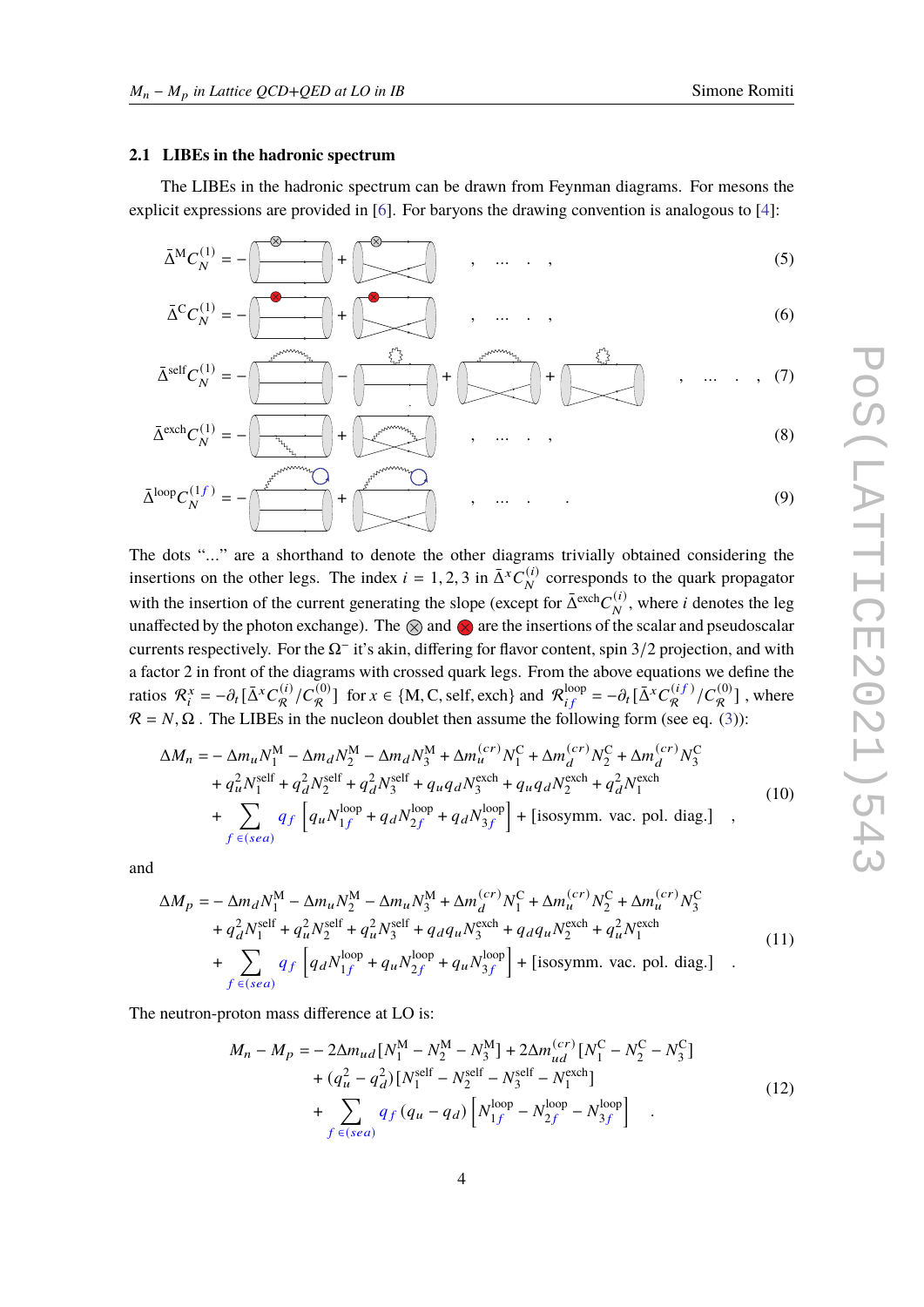Finally the IB correction to  $M_{\Omega}$ - is:

$$
\Delta M_{\Omega^{-}} = -\Delta m_{s} \left[\Omega_{1}^{\text{M}} + \Omega_{2}^{\text{M}} + \Omega_{3}^{\text{M}}\right] + \Delta m_{s}^{(cr)} \left[\Omega_{1}^{\text{C}} + \Omega_{2}^{\text{C}} + \Omega_{3}^{\text{C}}\right] + q_{s}^{2} \left[\Omega_{1}^{\text{self}} + \Omega_{2}^{\text{self}} + \Omega_{3}^{\text{exch}} + \Omega_{2}^{\text{exch}} + \Omega_{1}^{\text{exch}}\right] + \sum_{f \in (sea)} q_{f} q_{s} \left[\Omega_{1f}^{\text{loop}} + \Omega_{2f}^{\text{loop}} + \Omega_{3f}^{\text{loop}}\right] + \text{[isosymm. vac. pol. diag.]} \quad .
$$
\n(13)

In this work we neglect the (disconnected) isosymmetric vacuum polarization diagrams, and work in the electroquenched approximation: sea quarks are neutral with respect to the photon field, i.e. all diagrams with photons attached to quark loops vanish. This gives the numerical advantage of not having to evaluate the LIBEs also in the sea quark determinant.

#### <span id="page-4-0"></span>**3. Counterterms and separation between QCD and QED**

In tmQCD the inclusion of QED introduces counterterms to the critical and physical masses. In this work the former are tuned from the infinite volume limit of the PCAC Ward Identity (WI) integrated over the 3 spatial directions. Our values of  $am_0^{cr}$  have been already tuned to get maximal twist in absence of IB [\[16\]](#page-10-9). Here we require to preserve maximal twist (and hence the  $O(a)$ ) improvement [\[17\]](#page-10-10)) also at  $O(e^2)$ . Therefore, for each flavor, we find the bare counterterms  $a\Delta m_i$ from a fit to a constant of the following condition in its plateau region:

$$
0 = \Delta m_f^{\text{PCAC}}(t) = \Delta^{\text{EMC}} \left( \frac{\partial_t \left\langle A_4^a(t) P^a(0) \right\rangle}{\left\langle P^a(t) P^a(0) \right\rangle} \right) , \qquad (14)
$$

where  $P^a = \sum_{\vec{x}} \bar{\chi}_f(x) \gamma^5 \frac{\tau^a}{2}$  $\frac{\tau^a}{2}\chi_f(x)$  and  $A_\mu^a = \sum_{\vec{x}} \bar{\chi}_f(x) \gamma_\mu \gamma^5 \frac{\tau^a}{2}$  $\frac{\pi^a}{2}\chi_f(x)$  in the twisted basis. The tuning is done at fixed ensemble, and we sum the EM effective correction with the effect of critical mass counterterms (C) getting the variation  $\Delta M^{\text{EMC}}$ .

The physical mass counterterms are then tuned as follows. We define the physical point of both isoQCD and QCD+QED from the ratios:

<span id="page-4-1"></span>
$$
r_{s} = \frac{2(M_{K^{+}}^{2} + M_{K^{0}}^{2}) - (M_{\pi^{+}}^{2} + M_{\pi^{0}}^{2})}{2M_{\Omega^{-}}^{2}} \quad , \quad r_{\ell} = \frac{M_{\pi^{+}}^{2} + M_{\pi^{0}}^{2}}{2M_{\Omega^{-}}^{2}} \quad , \quad r_{p} = \frac{M_{K^{+}}^{2}}{M_{\Omega^{-}}^{2}} \quad , \tag{15}
$$

imposing  $r_s = r_s^{(exp)}$ ,  $r_\ell = r_\ell^{(exp)}$  $\binom{(\exp)}{\ell}$  and  $r_p = r_p^{(\exp)}$ . This also implies, by definition, that their total IB corrections vanishes. Expanding according to the LO corrections to the masses (see sec. [\(2.1\)](#page-3-0)), we have:

$$
r_i = r_i^{(0)} + \sum_{f \in (u,d,s)} a\Delta m_f \,\bar{\Delta}_f^M r_i + \Delta r_i^{EMC} \quad (i = s, \ell, p) \quad , \tag{16}
$$

so that at our physical point, where  $r_i = r_i^{(0)}$ , the solution to the above system defines the counterterms as:

$$
\begin{bmatrix}\n a\Delta m_u \\
a\Delta m_d \\
a\Delta m_s\n\end{bmatrix} = - \begin{bmatrix}\n \bar{\Delta}_u^{\text{M}} r_s & \bar{\Delta}_d^{\text{M}} r_s & \bar{\Delta}_s^{\text{M}} r_s \\
\bar{\Delta}_u^{\text{M}} r_\ell & \bar{\Delta}_d^{\text{M}} r_\ell & \bar{\Delta}_s^{\text{M}} r_\ell \\
\bar{\Delta}_u^{\text{M}} r_p & \bar{\Delta}_d^{\text{M}} r_p & \bar{\Delta}_s^{\text{M}} r_p\n\end{bmatrix}^{-1} \begin{bmatrix}\n \Delta r_s^{\text{EMC}} \\
\Delta r_\ell^{\text{EMC}} \\
\Delta r_p^{\text{EMC}}\n\end{bmatrix} .
$$
\n(17)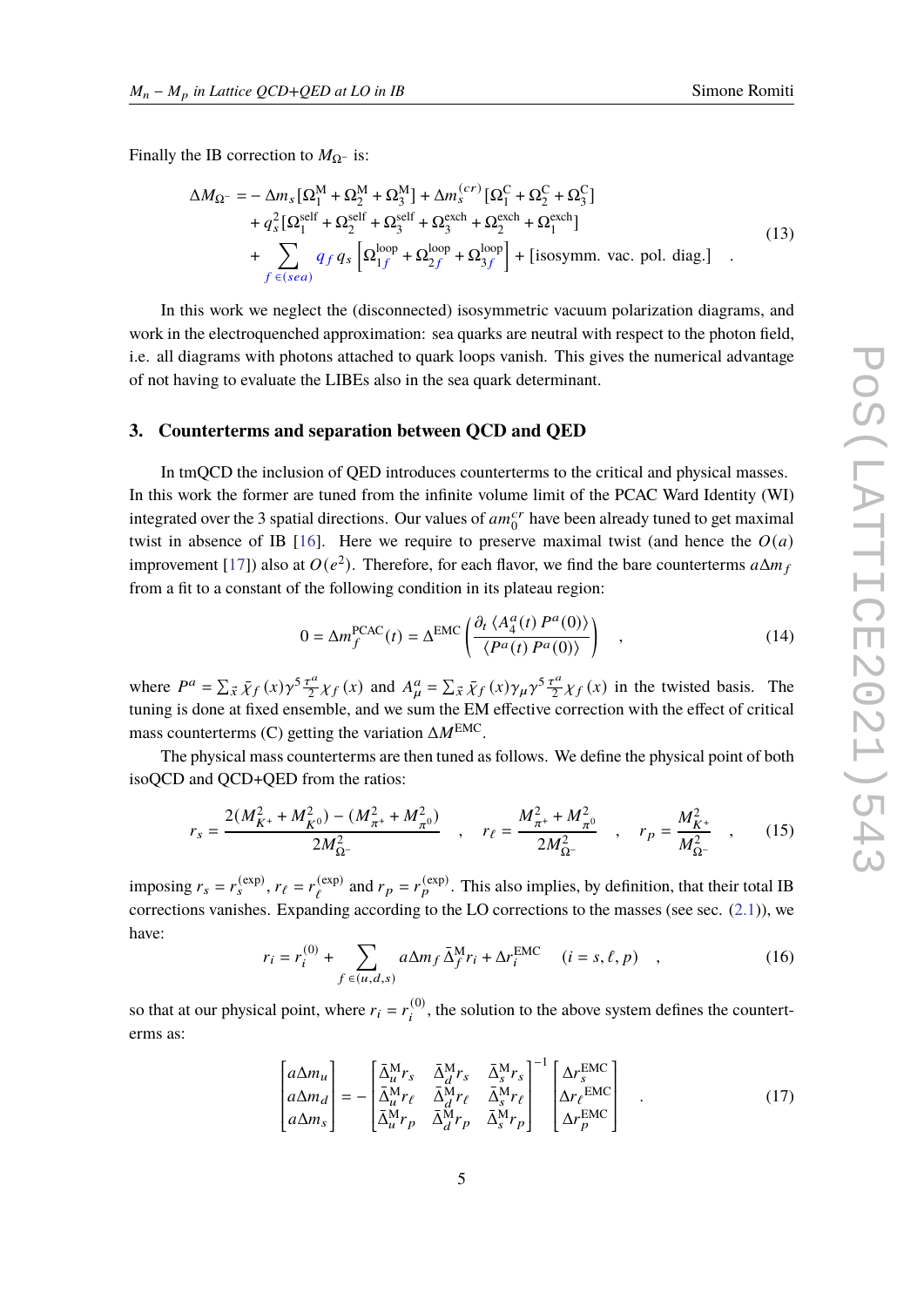<span id="page-5-0"></span>

**Figure 1:** EMC corrections for the  $K^+$  and  $\Omega^-$  obtained from the 1st of the 2 simulated values of  $am_s$ , for the A40.XX ensembles. The blue points are the EMC corrections in lattice units at finite volume. The green points are the values after the correction of the universal QED FVEs. The green band is a fit of the latter with an ansatz of the form  $A + B\left(\frac{a}{L}\right)^3$ , with A and B free parameters of the fit.

These equations give the counterterms at the isoQCD physical point of  $am_s$  and  $am_\ell$  (or equivalently of  $r_s$  and  $r_\ell$ ). In the analysis however the  $a\Delta m_f$  are found at fixed simulated light quark mass, after the interpolation of the slopes among the 2 values of  $am_s$  to the physical point of  $r_s$ . These  $a\Delta m_f$ are used to evaluate the other observables, which are then extrapolated to  $L \rightarrow \infty$ ,  $a \rightarrow 0$  and  $r_{\ell} = r_{\ell}^{(\exp)}$  $\binom{exp}{\ell}$  over all the ensembles. For each observable O this is just an extrapolation in separate steps, done on the slice  $r_s = r_s^{(exp)}$  of the hyper-surface  $O(r_s, r_\ell, L, a)$ .

We remark that, after the subtraction of the universal  $1/L$  and  $1/L^2$  corrections of eq. [\(4\)](#page-2-1), these  $\Delta m_f$  contain residual  $O(\alpha_{EM}/L^3)$  FVEs from QED. These have been removed before the tuning from the EMC corrections. Fig. [\(1\)](#page-5-0) shows the behavior of 2 of our EMC corrections using the A40.XX ensembles, which differ only for the volume.

We can now provide a prescription for the separation of strong IB (QCD) and QED. Here we implement the separation as in [\[6\]](#page-10-0), namely we write:

$$
\Delta m_{ud} = \frac{m_d - m_u}{2} = \Delta m_{ud}^{\text{QCD}} + \Delta m_{ud}^{\text{QED}} = \frac{\Delta \hat{m}_{ud}}{Z_P^{(0)}} + \frac{(q_d^2 - q_u^2)}{32\pi^2} \left[ 6 \log (a\mu) - 22.595 \right] m_{\ell}^{(0)} \quad . \tag{18}
$$

With the notation of sec. [\(2.1\)](#page-3-0), the contributions to the mass difference  $M_n - M_p$  then read:

<span id="page-5-1"></span>
$$
(M_n - M_p)^{QCD} = -2\Delta m_{ud}^{QCD} [N_1^M - N_2^M - N_3^M] , \qquad (19)
$$

<span id="page-5-2"></span>
$$
(M_n - M_p)^{\text{QED}} = -2\Delta m_{ud}^{\text{QED}} [N_1^{\text{M}} - N_2^{\text{M}} - N_3^{\text{M}}] + 2\Delta m_{ud}^{(cr)} [N_1^{\text{C}} - N_2^{\text{C}} - N_3^{\text{C}}] + (q_u^2 - q_d^2) [N_1^{\text{self}} - N_2^{\text{self}} - N_3^{\text{self}} - N_{23}^{\text{exch}}] + \sum_{f \in (sea)} q_f (q_u - q_d) [N_{1f}^{\text{loop}} - N_{2f}^{\text{loop}} - N_{3f}^{\text{loop}}]
$$
(20)

The physical interpretation is that the neutron tends to be heavier because  $m_d > m_u$ . The u however has a bigger electric charge, giving an higher electromagnetic self energy to the proton. In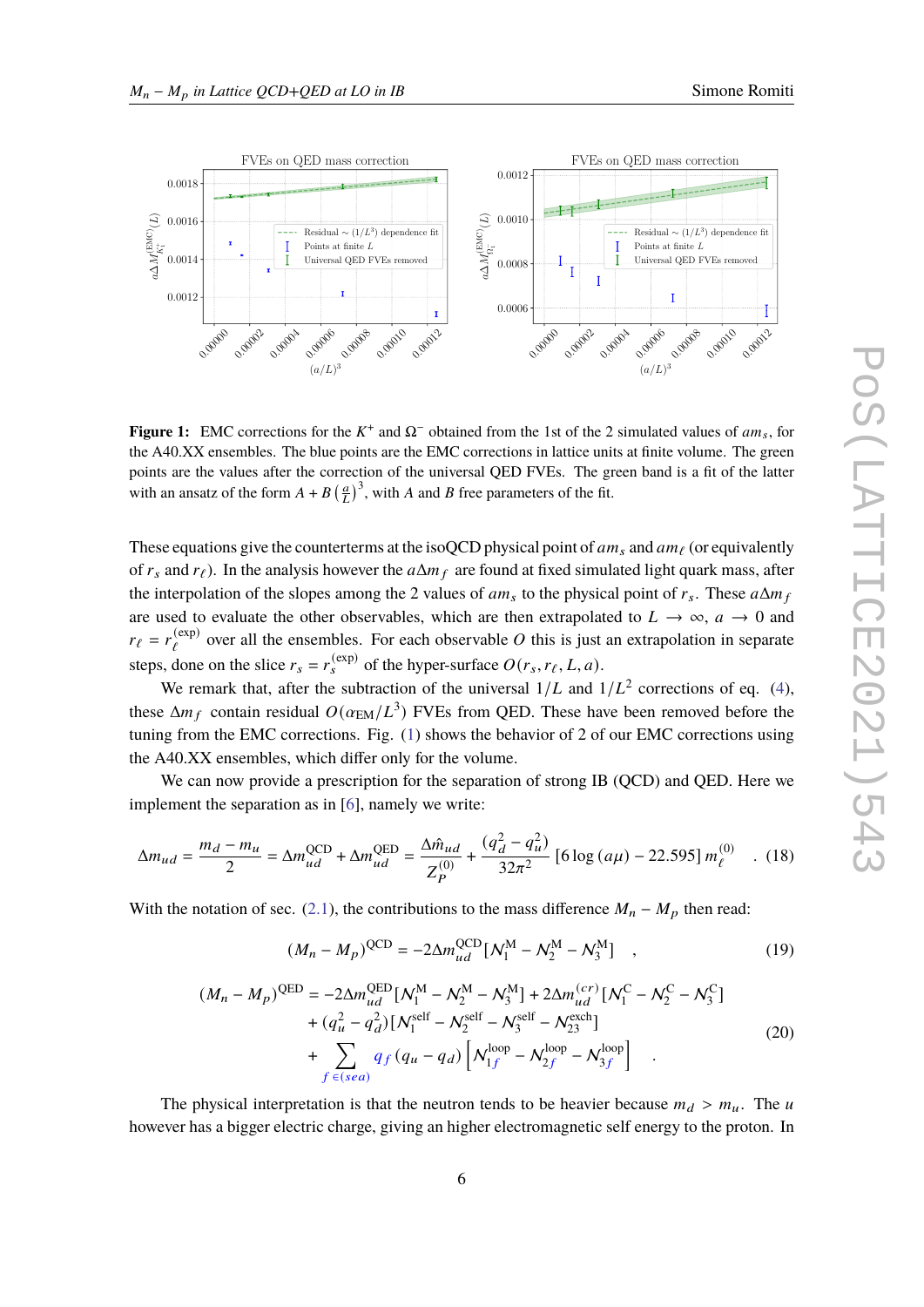<span id="page-6-1"></span>

| Ensemble           | $\beta$ | V/a <sup>4</sup> | $am_{sea} = am_\ell$ | $am_s$         | $am_{\sigma}$ | $am_{\delta}$ | К         | $N_{cf. g}$ |
|--------------------|---------|------------------|----------------------|----------------|---------------|---------------|-----------|-------------|
| A30.32             | 1.90    | $32^3 \times 64$ | 0.0030               | 0.0242, 0.0261 | 0.15          | 0.19          | 0.163272  | 150         |
| A40.32             |         |                  | 0.0040               |                |               |               | 0.163270  | 150         |
| A50.32             |         |                  | 0.0050               |                |               |               | 0.163267  | 150         |
| A40.20             | 1.90    | $20^3 \times 48$ | 0.0040               | 0.0242, 0.0261 | 0.15          | 0.19          | 0.163270  | 150         |
| A40.24             | 1.90    | $24^3 \times 48$ | 0.0040               | 0.0242, 0.0261 | 0.15          | 0.19          | 0.163270  | 150         |
| A60.24             |         |                  | 0.0060               |                |               |               | 0.163265  | 150         |
| A80.24             |         |                  | 0.0080               |                |               |               | 0.163255  | 150         |
| A100.24            |         |                  | 0.0100               |                |               |               | 0.163260  | 150         |
| A40.48             | 1.90    | $48^3 \times 96$ | 0.0040               | 0.0242, 0.0261 | 0.15          | 0.19          | 0.163270  | 90          |
| A40.40             | 1.90    | $40^3 \times 80$ | 0.0040               | 0.0242, 0.0261 | 0.15          | 0.19          | 0.163270  | 150         |
| B <sub>25.32</sub> | 1.95    | $32^3 \times 64$ | 0.0025               | 0.0216, 0.0230 | 0.135         | 0.170         | 0.1612420 | 150         |
| B35.32             |         |                  | 0.0035               |                |               |               | 0.1612400 | 150         |
| B55.32             |         |                  | 0.0055               |                |               |               | 0.1612360 | 150         |
| <i>B</i> 75.32     |         |                  | 0.0075               |                |               |               | 0.1612320 | 75          |
| B85.24             | 1.95    | $24^3 \times 48$ | 0.0085               | 0.0216, 0.0230 | 0.135         | 0.170         | 0.1612312 | 150         |
| D <sub>15.48</sub> | 2.10    | $48^3 \times 96$ | 0.0015               | 0.0176, 0.0186 | 0.12          | 0.1385        | 0.156361  | 90          |
| D <sub>20.48</sub> |         |                  | 0.0020               |                |               |               | 0.156357  | 90          |
| D <sub>30.48</sub> |         |                  | 0.0030               |                |               |               | 0.156355  | 90          |

**Table 1:** Parameters of the ensembles used in this work. The space-time volume is reported in the format  $L^3 \times T$ . The bare values for  $\beta$ , sea and valence quark masses and hopping parameter  $\kappa$  are reported.  $am_{\sigma}$  and  $am_{\delta}$  are the parameters which determine the renormalized strange and charm sea quark masses according to eq. (9) of [\[7\]](#page-10-1). In the rightmost column there are the number of analyzed gauge configurations.

nature it happens that these effects are of the same order of magnitude, canceling almost exactly and leaving a small mass difference,  $O(1 \text{ MeV})$ , compared to their masses,  $O(1 \text{ GeV})$ . We conclude remarking, however, that the above separation is a matter of prescription, since it's arbitrary to choose which finite terms go in the divergent term  $\Delta m_{ud}^{\text{QED}}$ .

### <span id="page-6-0"></span>**4. Details of simulation and analysis**

Our correlators are evaluated over the  $N_f = 2 + 1 + 1$  ETMC gauge configurations [\[7\]](#page-10-1) with twisted mass quarks at maximal twist. We adopt a unitary setup in the light sector, and a mixed action approach for the strange and charm quarks which in the valence are regularized as Osterwalder-Seyler fermions [\[18\]](#page-10-11). In tab. [\(1\)](#page-6-1) are reported the ensembles details. The statistical uncertainty on our observables was propagated using the jackknife re-sampling technique with 15 jackknifes for each ensemble. Gaussian smearing was applied to quark fields according to [\[4\]](#page-9-3), with the parameter  $\alpha_g$  optimized as in [\[19\]](#page-10-12). Some numerical testing lead us to the choice of  $n_g = 50$  steps on the source of our correlators, as an appropriate middle ground for a soon plateau and moderate noise in the signal. In order to reduce the noise in our correlator, we used 16 stochastic sources [\[20\]](#page-11-0) for the numerical inversion of the Dirac operator, compatibly with our computational resources.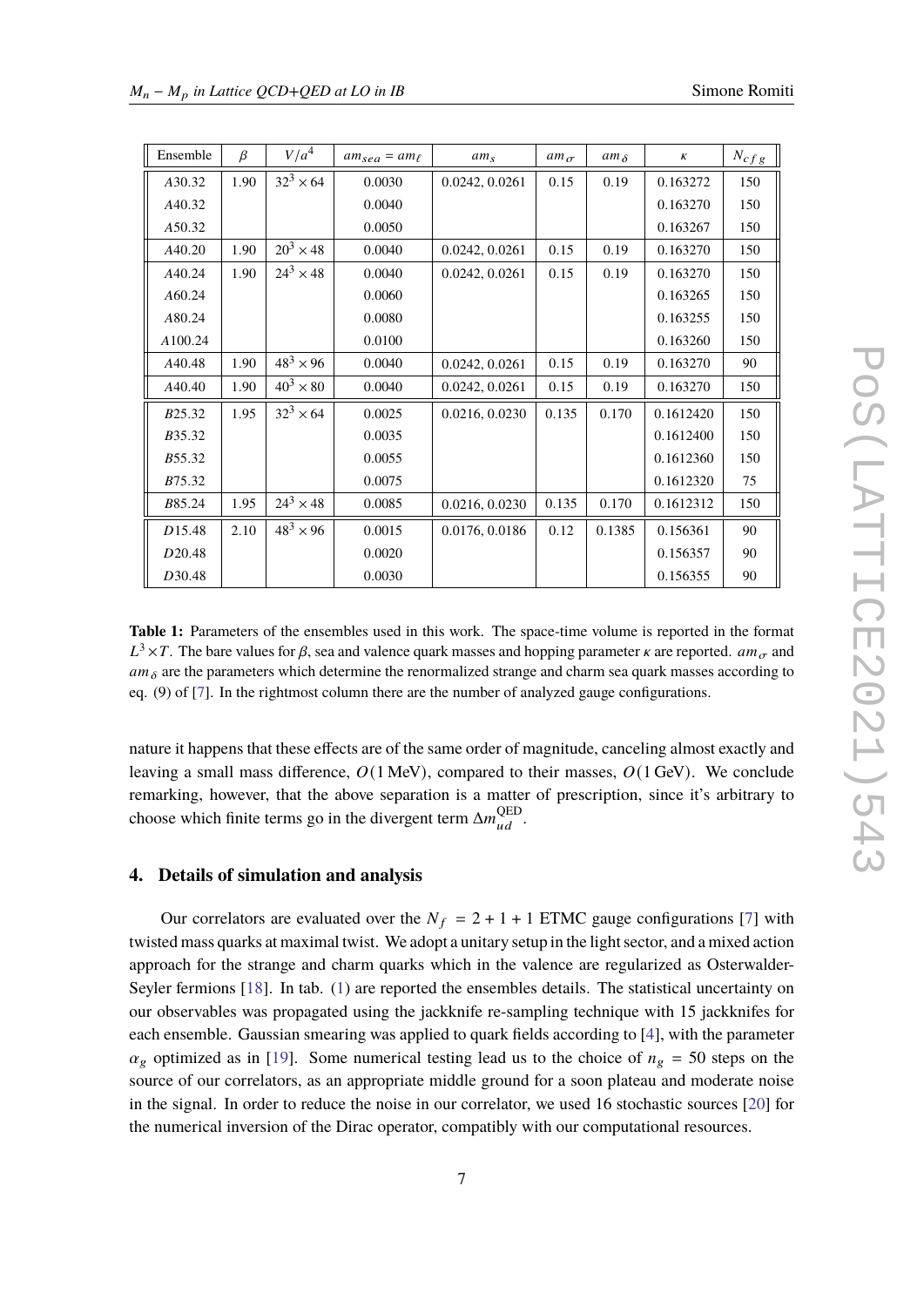The isosymmetric limit of hadronic masses  $M_H$  are found from the large time behavior of  $\vec{p} = \vec{0}$  correlators with  $M_H^{(0)}$  as the ground state. These values are found from a fit to a constant of the effective mass curves  $[17]$  in their plateau intervals  $\frac{1}{1}$  $\frac{1}{1}$  $\frac{1}{1}$ , and we do the same also for the effective slopes curves (see sec. [\(2\)](#page-1-0)).

Our lattice ensembles are not at the physical point, requiring to extrapolate among the en-sembles. This is done in an hadronic scheme, in terms of the ratios defined in eq. [\(15\)](#page-4-1).  $M_{\Omega}$ -,  $(M_{\pi^+}^2 + M_{\pi^+}^2)$ ,  $M_{K^+}^2$  and  $M_{K^0}^2$  are used to tune the parameters a, am<sub>u</sub>, am<sub>d</sub> and am<sub>s</sub>, with the counterterms  $a\Delta m_f$  defined at the isoQCD physical point (see sec. [\(3\)](#page-4-0)). The lattice spacings  $a_{\beta(i)} = 0.1011(10), 0.09029(77), 0.06834(63)$  fm at  $\beta = 1.90, 1.95, 2.10$  respectively, are found from the extrapolation of  $aM_{\Omega}$ - among the ensembles, whose values are fitted with the following polynomial ansatz:

$$
(aM_{\Omega^-})_i(L,r_\ell) = a_{\beta(i)} M_{\Omega^-}^{\text{(exp)}} \left[ 1 + c_L \frac{\alpha_{\text{EM}}}{L^3} + c_\ell \Delta r_\ell + c_\ell^{(2)} \Delta r_\ell^2 \right] \quad . \tag{21}
$$

 $\Delta r_{\ell} = r_{\ell} - r_{\ell}^{(\exp)}$  $\epsilon_{\ell}^{(\exp)}$  and  $c_L$ ,  $c_{\ell}$ ,  $c_{\ell}^{(2)}$  $\ell_{\ell}^{(2)}$  and the  $a_{\beta(i)}$  ( $i = 1, 2, 3$ ) are free parameters of the fit. The numerically leading FVE is taken into account with the  $\sim 1/L^3$  term, coming from the residual QED FVEs in  $a\Delta m_s$  and  $\Delta M_{\Omega^-}^{\text{EMC}}$ .

Each observable is extrapolated among 2 values of  $am_s$  and the  $am_\ell$  of tab. [\(1\)](#page-6-1) to the isoQCD physical point in terms of the ratios  $r_s$  and  $r_\ell$  of eq. [\(15\)](#page-4-1). FVEs are fitted using asymptotic formulas from ChPT (isoQCD FVEs) [\[22](#page-11-1)[–24\]](#page-11-2) and QED at finite volume [\[3,](#page-9-2) [13–](#page-10-7)[15\]](#page-10-8), while discretization effects are included with  $O(a^2)$  terms in virtue of the  $O(a)$  improvement provided by maximal twist.

### <span id="page-7-0"></span>**5. Nucleons spectrum**

The masses of nucleons are found for each ensemble, summing the isosymmetric part  $M_N$  to the IB corrections given in eqs. [\(10\)](#page-3-1) and [\(11\)](#page-3-2). We fit  $M_n$  and  $M_p$  according to the following ansatz inspired by ChPT [\[25\]](#page-11-3):

$$
M_{n/p}(L, r_{\ell}, a) = A_{n/p} \left[ 1 + \alpha_{\rm EM} \frac{c_3^{(n/p)}}{L^3} + c_a^{(n/p)} a^2 + c_{\ell}^{(n/p)} r_{\ell} + c_{3/2}^{(n/p)} r_{\ell}^{3/2} \right] , \qquad (22)
$$

where the coefficients  $A_{n/p}$ , ... are free parameters of the fit. Similarly, The mass difference  $M_n - M_p$  is found from eq. [\(12\)](#page-3-3), and fitted with a simple polynomial ansatz:

<span id="page-7-2"></span>
$$
(M_n - M_p)(L, r_\ell, a) = A \left[ 1 + \alpha_{\text{EM}} \frac{c_3}{L^3} + c_a a^2 + c_\ell r_\ell \right] , \qquad (23)
$$

where the coefficients  $A$ , ..., are free parameters of the fit. We account for the volume dependence with an  $O(\alpha_{EM}/L^3)$  term, arising from the structure-dependence and the residual dependence in physical mass counterterms. In both cases higher orders of  $1/L$  and the isoQCD FVEs are found to be numerically negligible at our level of precision.

In fig. [\(2\)](#page-8-1), we show the plot of the extrapolation for the average mass  $M_{np} = (M_n + M_p)/2$ and  $M_n - M_p$ . Our predictions are the following, whith the uncertainties being statistical. We find

<span id="page-7-1"></span><sup>1</sup>As a consistency check, we also verified the results with the leading exponential fit and the ODE method [\[21\]](#page-11-4).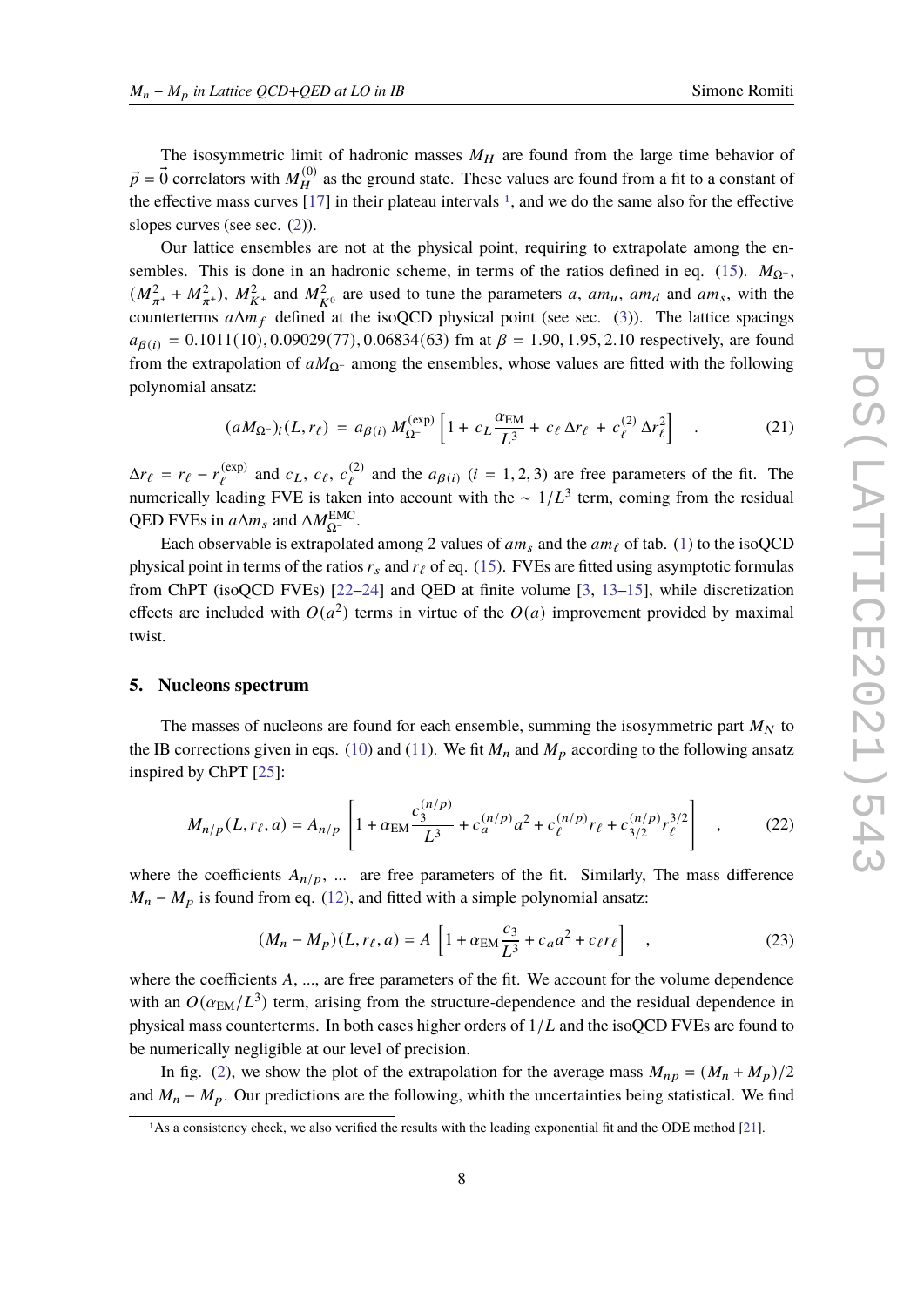

<span id="page-8-1"></span>

**Figure 2:** Extrapolation of  $(M_n + M_p)/2$  (left panel) and  $M_n - M_p$  (right panel). Grey points are the values at finite volume. The colored points and lines correspond to the limit  $L \to \infty$ . The red curves are the continuum and infinite volume limits. The final predictions at  $r_\ell = r_\ell^{(\text{phys})}$  are marked on the left. The horizontal black lines are the experimental values.

[\[26\]](#page-11-5):

$$
M_n = 0.961(20) \text{ GeV} \quad [0.9395654133(58) \text{ GeV}]_{\text{exp}} \quad , \tag{24}
$$

$$
M_p = 0.959(20) \text{ GeV} \quad [0.9382720813(58) \text{ GeV}]_{\text{exp}} \quad , \tag{25}
$$

and

$$
M_n - M_p = 1.73(69) \text{ MeV} \quad [1.29333205(51) \text{ MeV}]_{\text{exp}} \quad . \tag{26}
$$

Finally, we extrapolate the two contributions  $(M_n - M_p)^{QCD}$  and  $(M_n - M_p)^{QED}$  of eqs. [\(19\)](#page-5-1) and [\(20\)](#page-5-2), using the same functional form of eq. [\(23\)](#page-7-2). We find:

$$
(M_n - M_p)^{\text{QCD}} = 3.10(59) \text{ MeV} \quad , \tag{27}
$$

$$
(M_n - M_p)^{\text{QED}} = -1.16(25) \text{ MeV} \quad . \tag{28}
$$

In fig. [\(3\)](#page-9-4) are shown the plots of the extrapolations for these two quantities.

#### <span id="page-8-0"></span>**6. Summary and outlook**

In this work we've discussed the inclusion of LIBEs effects in the nucleons spectrum, finding their masses and the difference  $M_n - M_p$ .

The  $O(\alpha_{\text{EM}})$  and  $O(\frac{\hat{m}_d - \hat{m}_u}{\Delta \cos \alpha})$  $\frac{\hat{h}_d - \hat{m}_u}{\Lambda_{\text{OCD}}}$ ) corrections have been taken into account using the RM123 method. Critical masses were fixed by the PCAC Ward Identity in order to preserve the maximal twist condition at LO. The physical masses are tuned using an hadronic scheme and the lattice spacing is fixed through  $M_{\Omega^-}$ .

We worked in the electroquenched approximation and neglected QCD disconnected diagrams. At our level of precision these are expected to be suppressed, giving a negligible contribution. This assumption is confirmed by the consistency of our results with the experimental values. For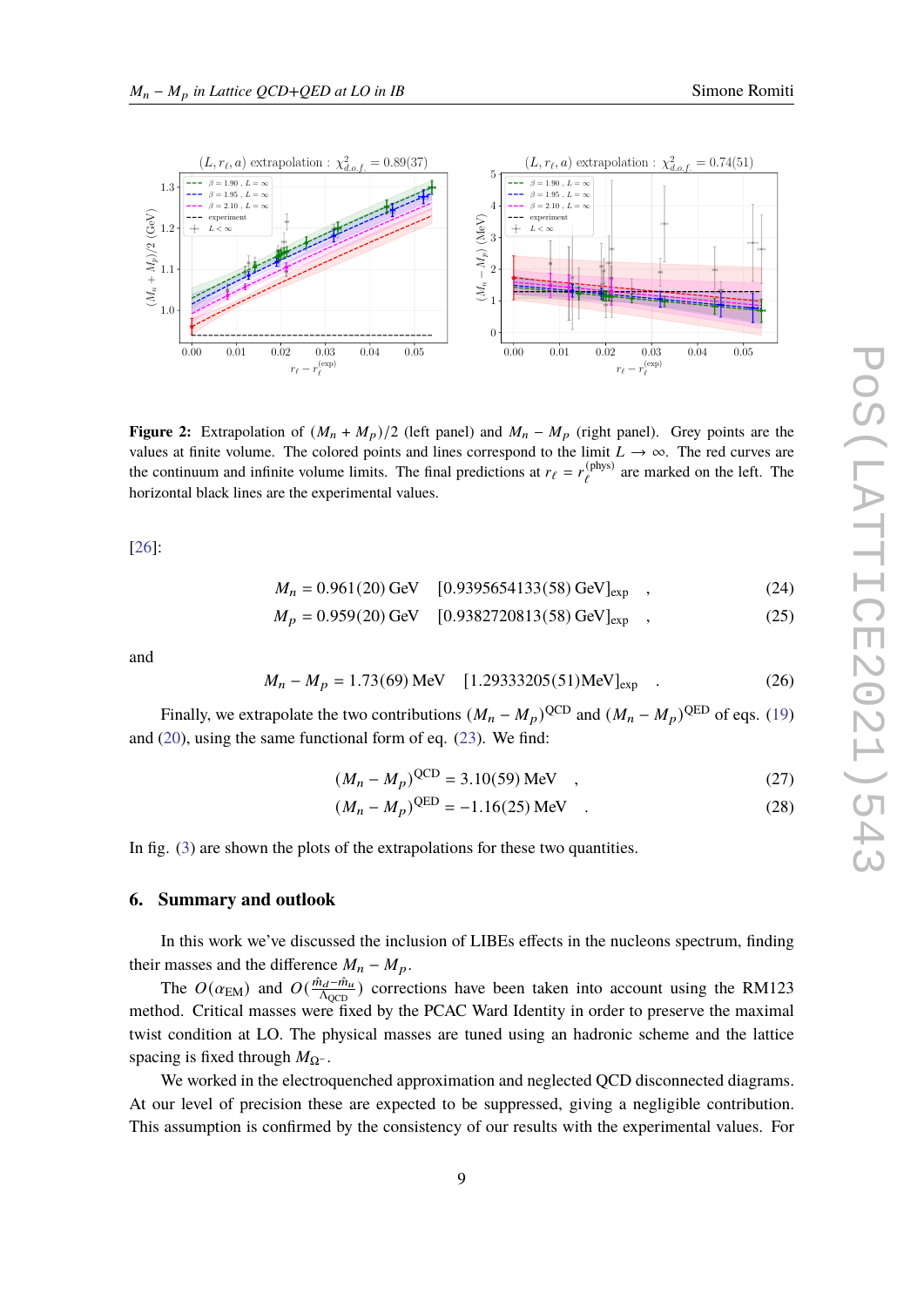<span id="page-9-4"></span>

**Figure 3:** The same as fig. [\(2\)](#page-8-1) but for  $(M_n - M_p)^{\text{QCD}}$  and  $(M_n - M_p)^{\text{QED}}$ .

a sequent work we aim at including these diagrams, whose effects can be known only by direct evaluation, and provide an estimate of the various sources of systematic errors.

In the future we also aim at applying the RM123 method to neutron  $\beta$  decay, which has phase space size given by  $M_n - M_n$ . A good prediction of this quantity is the preliminary step to face up to the radiative corrections in the decay width, from which one could improve the determination of radiative corrections in the CKM matrix element  $V_{ud}$ .

### **7. Acknowledgements**

The numerical simulations were carried out on the CINECA Tier-0 supercomputer MARCONI. I gratefully acknowledge the CPU time provided by PRACE under the project Pra10-2693 "QED corrections to meson decay rates in Lattice QCD" and by CINECA under the specific initiative INFN-LQCD123. I am also grateful to V. Lubicz, S. Simula, F. Sanfilippo, G. Martinelli and C. Tarantino for their support and fruitful discussions during the evolution of this project.

# **References**

- <span id="page-9-0"></span>[1] G. Colangelo, S. Dürr, A. Jüttner, L. Lellouch, H. Leutwyler, V. Lubicz et al., *Review of lattice results concerning low-energy particle physics*, *The European Physical Journal C* **71** (2011) 1.
- <span id="page-9-1"></span>[2] A. Duncan, E. Eichten and H. Thacker, *Electromagnetic splittings and light quark masses in lattice qcd*, *Physical review letters* **76** (1996) 3894.
- <span id="page-9-2"></span>[3] S. Borsanyi, S. Durr, Z. Fodor, C. Hoelbling, S. Katz, S. Krieg et al., *Ab initio calculation of the neutron-proton mass difference*, *Science* **347** (2015) 1452.
- <span id="page-9-3"></span>[4] G. De Divitiis, P. Dimopoulos, R. Frezzotti, V. Lubicz, G. Martinelli, R. Petronzio et al., *Isospin breaking effects due to the up-down mass difference in lattice qcd*, *Journal of High Energy Physics* **2012** (2012) 1.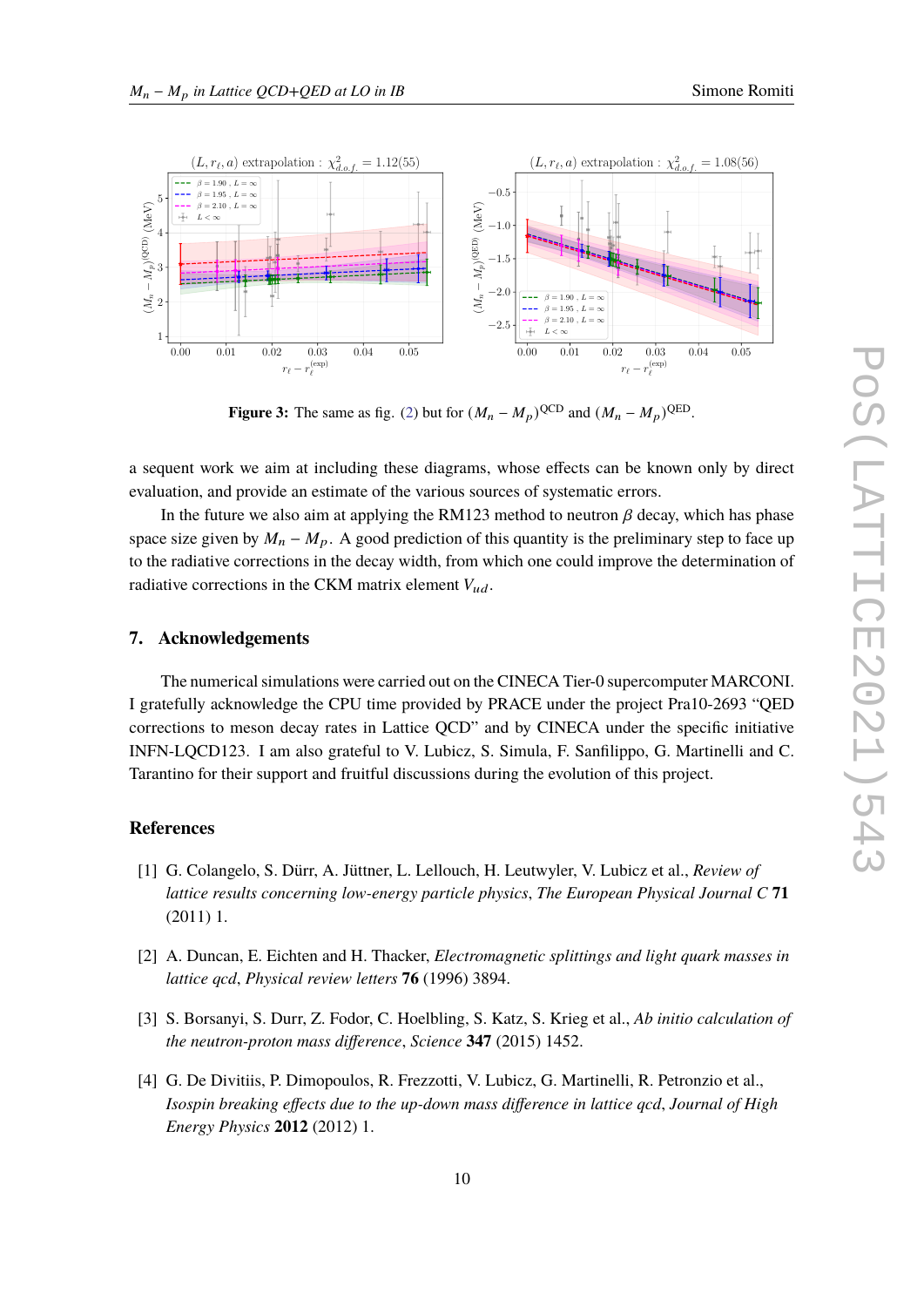- [5] N. Tantalo, *Isospin breaking effects on the lattice*, 2013.
- <span id="page-10-0"></span>[6] RM123 Collaboration collaboration, *Leading isospin breaking effects on the lattice*, *[Phys.](https://doi.org/10.1103/PhysRevD.87.114505) Rev. D* **87** [\(2013\) 114505.](https://doi.org/10.1103/PhysRevD.87.114505)
- <span id="page-10-1"></span>[7] N. Carrasco, A. Deuzeman, P. Dimopoulos, R. Frezzotti, V. Giménez, G. Herdoiza et al., *Up, down, strange and charm quark masses with nf= 2+ 1+ 1 twisted mass lattice qcd*, *Nuclear Physics B* **887** (2014) 19.
- <span id="page-10-2"></span>[8] M.E. Peskin and D.V. Schroeder, *An introduction to quantum field theory (boulder, co*, 1995.
- <span id="page-10-3"></span>[9] P.D. Group, P.A. Zyla, R.M. Barnett, J. Beringer, O. Dahl, D.A. Dwyer et al., *Review of Particle Physics*, *[Progress of Theoretical and Experimental Physics](https://doi.org/10.1093/ptep/ptaa104)* **2020** (2020) [[https://academic.oup.com/ptep/article-pdf/2020/8/083C01/34673722/ptaa104.pdf](https://arxiv.org/abs/https://academic.oup.com/ptep/article-pdf/2020/8/083C01/34673722/ptaa104.pdf)].
- <span id="page-10-4"></span>[10] S. Sasaki, *N\* spectrum in lattice qcd*, 2000.
- <span id="page-10-5"></span>[11] F.X. Lee and D.B. Leinweber, *Negative-parity baryon spectroscopy*, *[Nuclear Physics B -](https://doi.org/10.1016/s0920-5632(99)85041-5) [Proceedings Supplements](https://doi.org/10.1016/s0920-5632(99)85041-5)* **73** (1999) 258.
- <span id="page-10-6"></span>[12] D. Giusti, V. Lubicz, C. Tarantino, G. Martinelli, F. Sanfilippo, S. Simula et al., *Leading isospin-breaking corrections to pion, kaon, and charmed-meson masses with twisted-mass fermions*, *Physical Review D* **95** (2017) 114504.
- <span id="page-10-7"></span>[13] S. Uno and M. Hayakawa, *QED in Finite Volume and Finite Size Scaling Effect on Electromagnetic Properties of Hadrons*, *[Progress of Theoretical Physics](https://doi.org/10.1143/PTP.120.413)* **120** (2008) 413 [[https://academic.oup.com/ptp/article-pdf/120/3/413/5203205/120-3-413.pdf](https://arxiv.org/abs/https://academic.oup.com/ptp/article-pdf/120/3/413/5203205/120-3-413.pdf)].
- [14] Z. Davoudi and M.J. Savage, *Finite-volume electromagnetic corrections to the masses of mesons, baryons, and nuclei*, *Physical Review D* **90** (2014) 054503.
- <span id="page-10-8"></span>[15] Z. Fodor, C. Hoelbling, S. Katz, L. Lellouch, A. Portelli, K. Szabo et al., *Quantum electrodynamics in finite volume and nonrelativistic effective field theories*, *[Physics Letters B](https://doi.org/https://doi.org/10.1016/j.physletb.2016.01.047)* **755** [\(2016\) 245.](https://doi.org/https://doi.org/10.1016/j.physletb.2016.01.047)
- <span id="page-10-9"></span>[16] R. Baron, P. Boucaud, P. Dimopoulos, R. Frezzotti, D. Palao, G. Rossi et al., *Light meson physics from maximally twisted mass lattice qcd*, *Journal of High Energy Physics* **2010** (2010) 1.
- <span id="page-10-10"></span>[17] C. Gattringer and C. Lang, *Quantum chromodynamics on the lattice: an introductory presentation*, vol. 788, Springer Science & Business Media (2009).
- <span id="page-10-11"></span>[18] K. Osterwalder and E. Seiler, *Gauge field theories on a lattice*, *[Annals of Physics](https://doi.org/https://doi.org/10.1016/0003-4916(78)90039-8)* **110** (1978) [440.](https://doi.org/https://doi.org/10.1016/0003-4916(78)90039-8)
- <span id="page-10-12"></span>[19] C. Alexandrou, R. Baron, B. Blossier, M. Brinet, J. Carbonell, P. Dimopoulos et al., *Light baryon masses with dynamical twisted mass fermions*, *Physical Review D* **78** (2008) 014509.